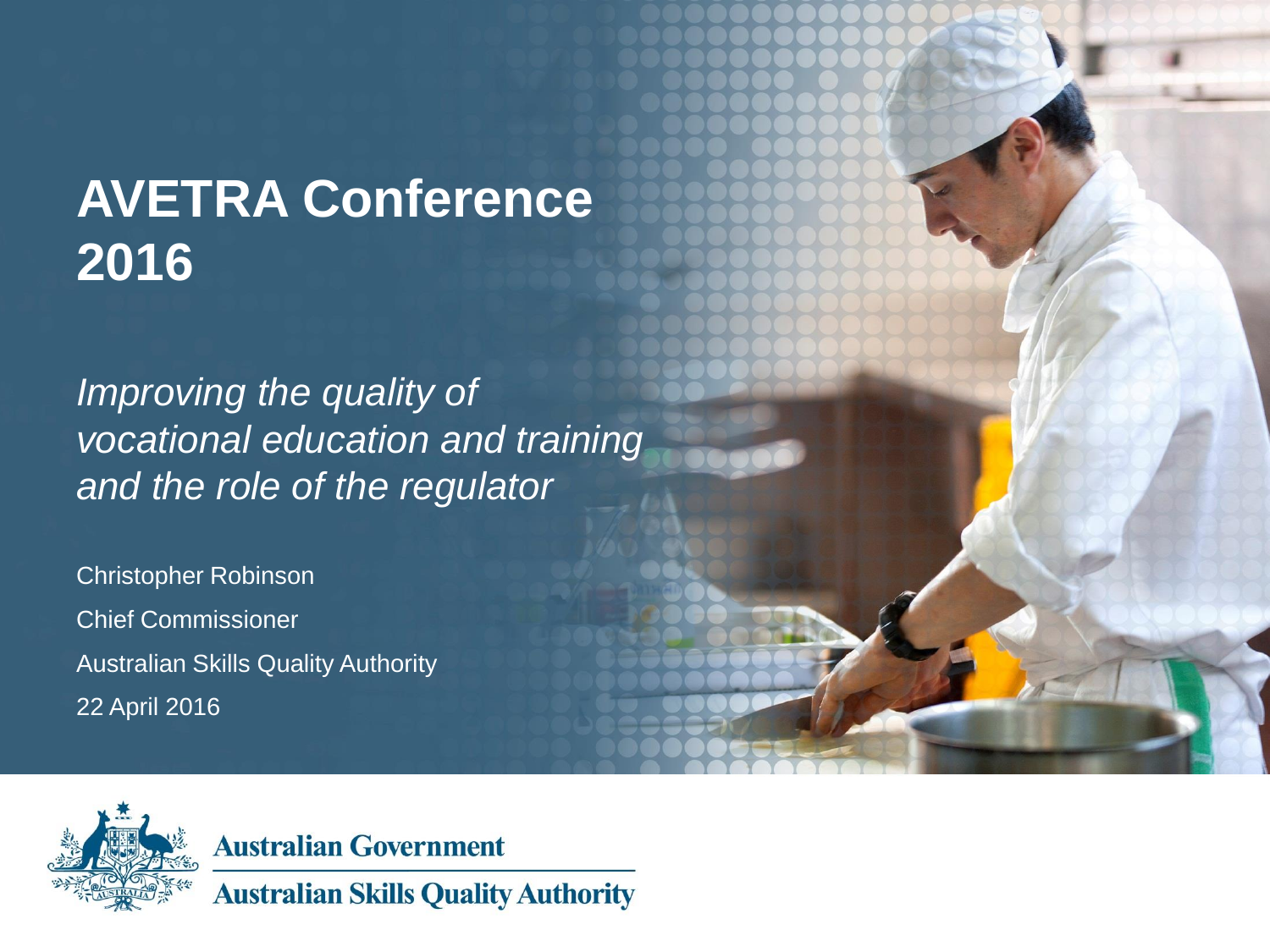Providing skills for jobs

- Around 4 million students undertake VET training annually
- Training is provided by around 4600 training providers
- 77.5% of enrolments were in courses under national training packages

*Source: NCVER Australian vocational education and training statistics 2015*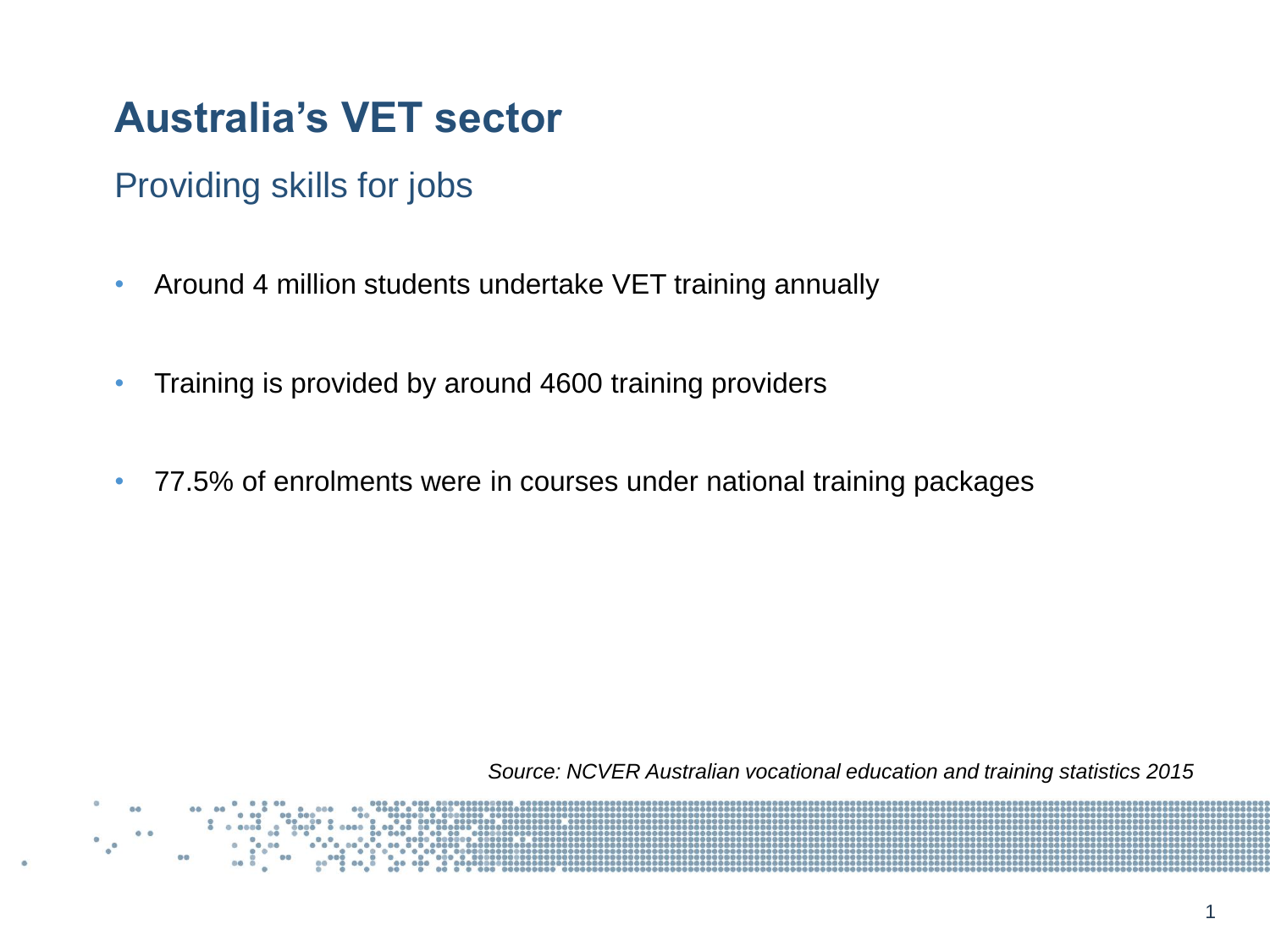#### Meeting student and employer needs

- 84% of employers were satisfied that nationally recognised training provides employees with the skills they require for the job
- 82% of employers were satisfied that apprentices and trainees are obtaining the skills they require from training
- 76% of employers were satisfied that vocational qualifications provide employees with the skills they require for the job
- 86% of graduates were satisfied with the overall quality of their training
- 84% of subject completers were satisfied with the overall quality of their training

*Sources: NCVER Employers' use and views of the VET system 2015*

*NCVER Government-funded student outcomes 2015*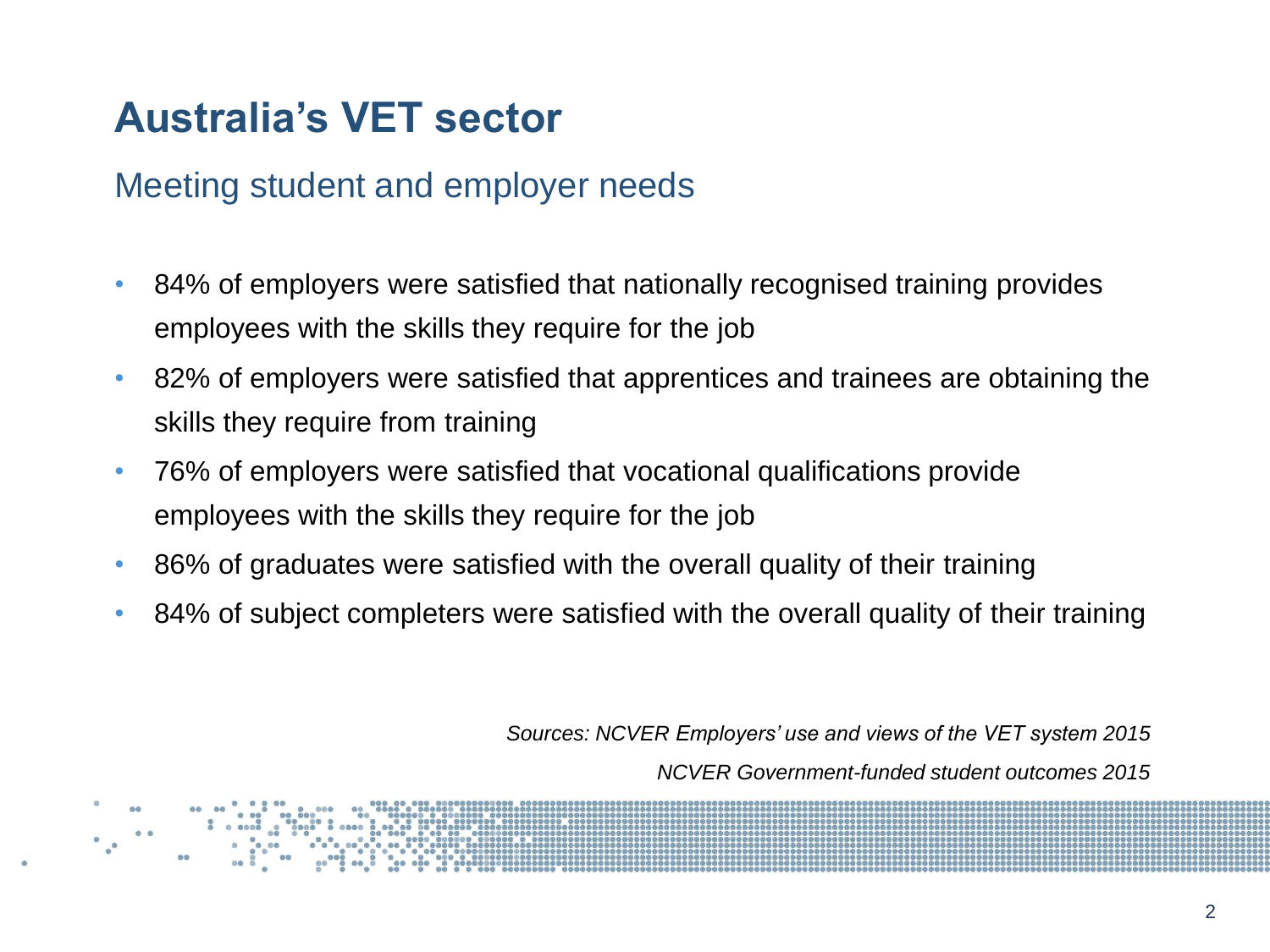Meeting employer needs

- VET provides skills for jobs not curriculum-driven training
- Training packages are developed to meet the training needs of an industry, or a group of industries
- Training packaged specify the skills and knowledge required to perform effectively in the workplace
- Training packages do not suggest how a learner should be trained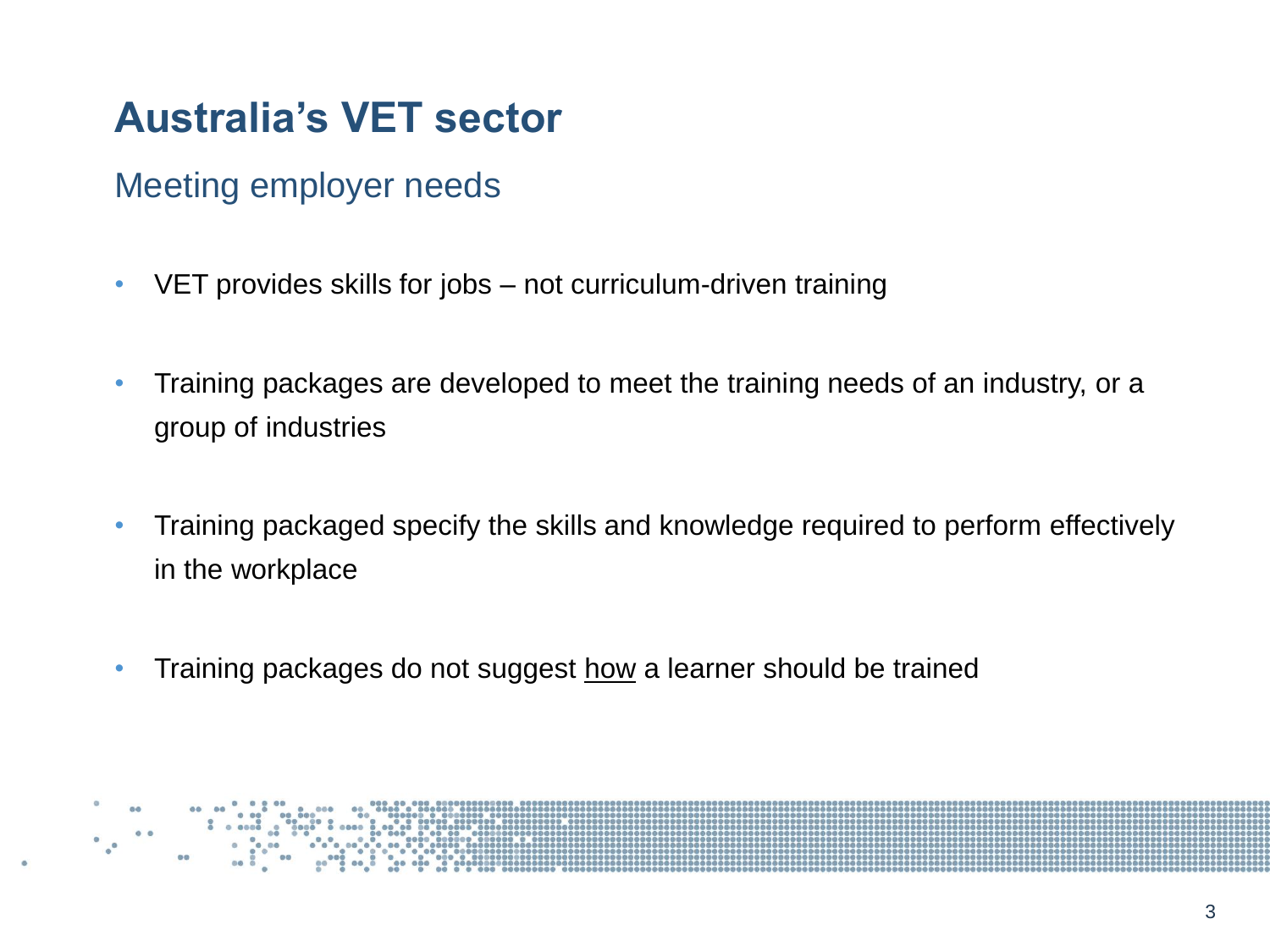#### Purpose of national VET regulation

- Ensure learners get quality training and assessment
- Ensure employers get skilled workers
- Protect Australia's international reputation for high quality education and vocational training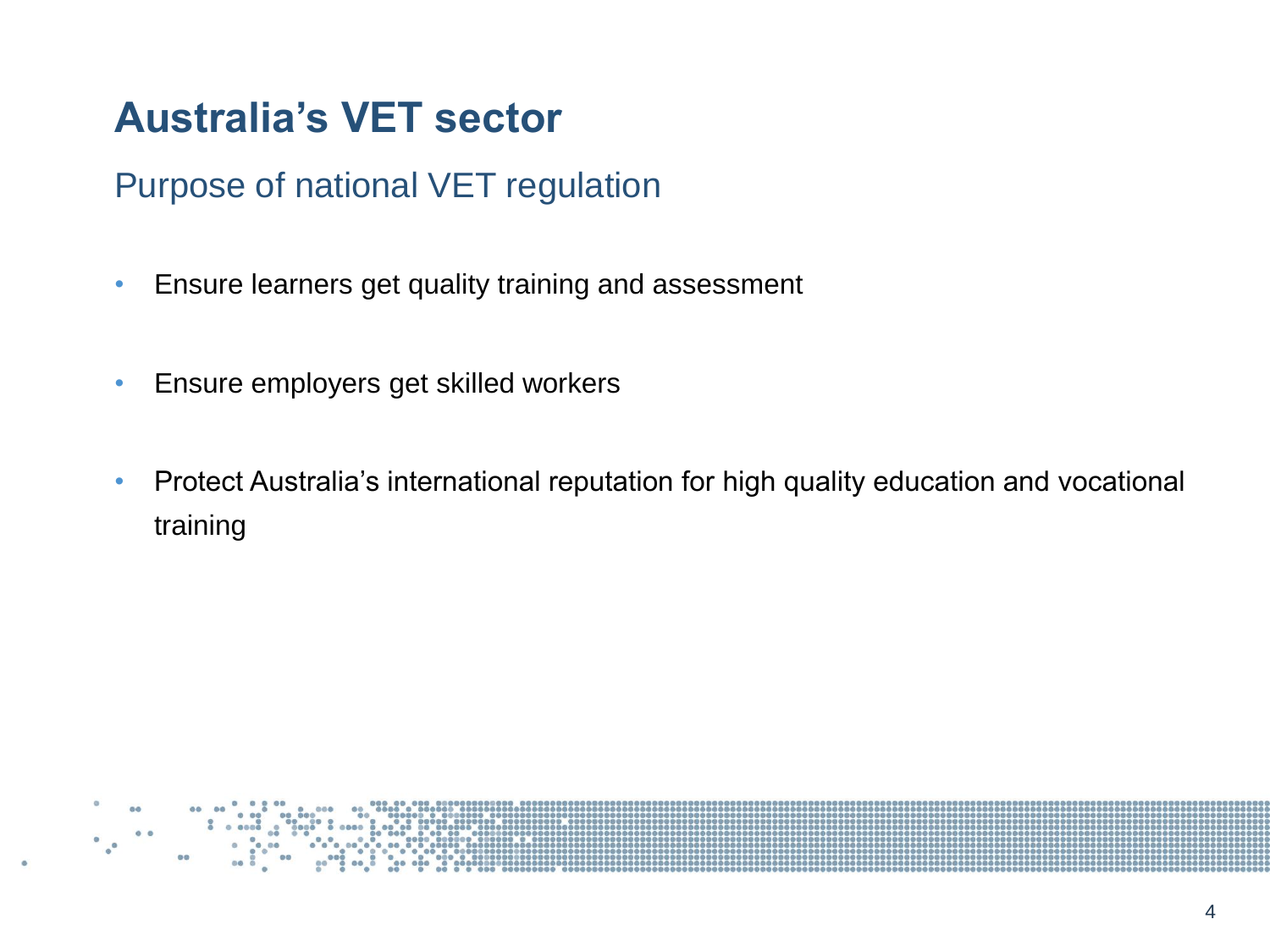# **ASQA's regulatory activities**

Audit and regulatory decisions

- Processed almost 30,000 applications
- Conducted 5700+ audits to check compliance
- Refused:
	- o around 15% of applications to establish a new RTO
	- o around 6% of applications to re-register existing RTOs
- Issued over 500 notices to cancel/suspend a provider's registration
- Made 265 decisions to cancel/suspend a provider's registration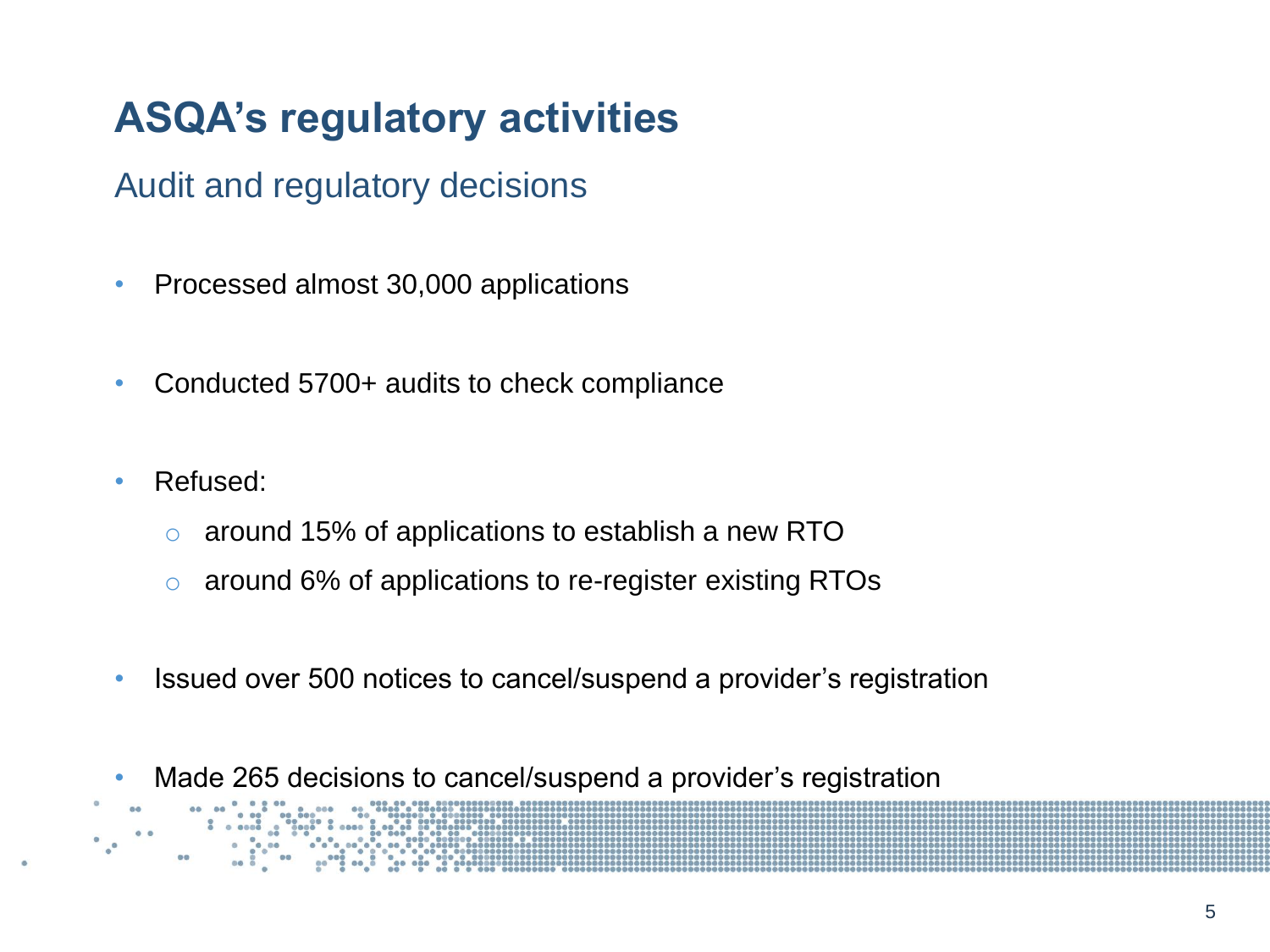#### Number of RTOs in Australia

- ASQA made decisions to terminate the registration of 377 RTOs (ie some 10% of ASQA reported RTOs)
- Number of RTOs in Australia has fallen from 4,947 in July 2011 to 4,573 in December 2014
- Around 1,000 (or 20%) of the RTOs that existed in July 2011 are no longer operating due to:
	- o direct regulatory action by ASQA;
	- o the indirect effect of ASQA's regulatory actions; or
	- o reasons other than ASQA's regulation.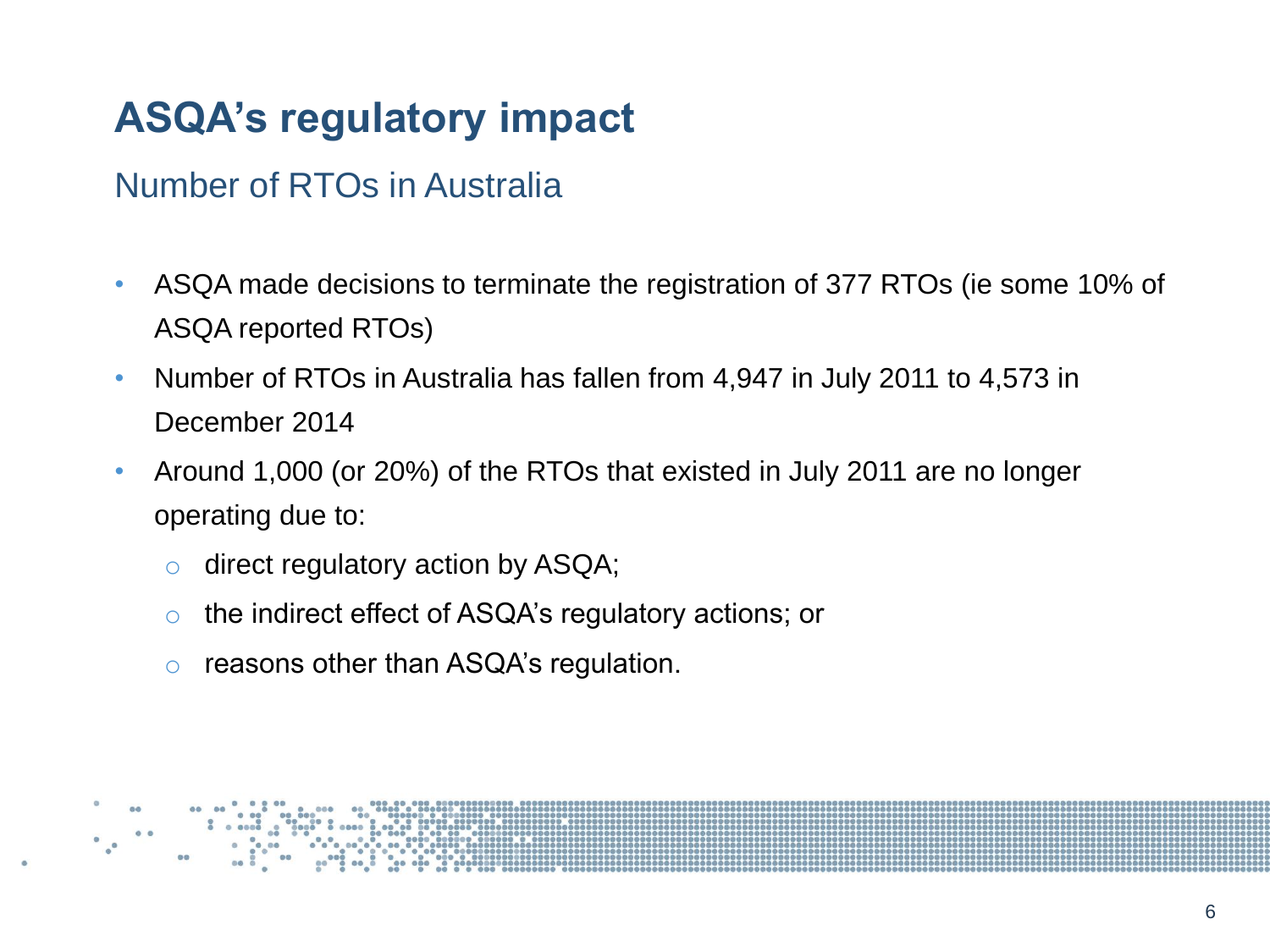• Refusal rates are dropping as more poor providers leave the sector

|                                                         | % Applications refused |         |         |         |  |  |
|---------------------------------------------------------|------------------------|---------|---------|---------|--|--|
|                                                         | 2011-12                | 2012-13 | 2013-14 | 2014-15 |  |  |
| <b>Application to</b><br>establish a<br>new RTO         | 31.4                   | 14.9    | 12.2    | 9.2     |  |  |
| <b>Application to</b><br>re-register an<br>existing RTO | 12.1                   | 9.5     | 3.5     | 3.2     |  |  |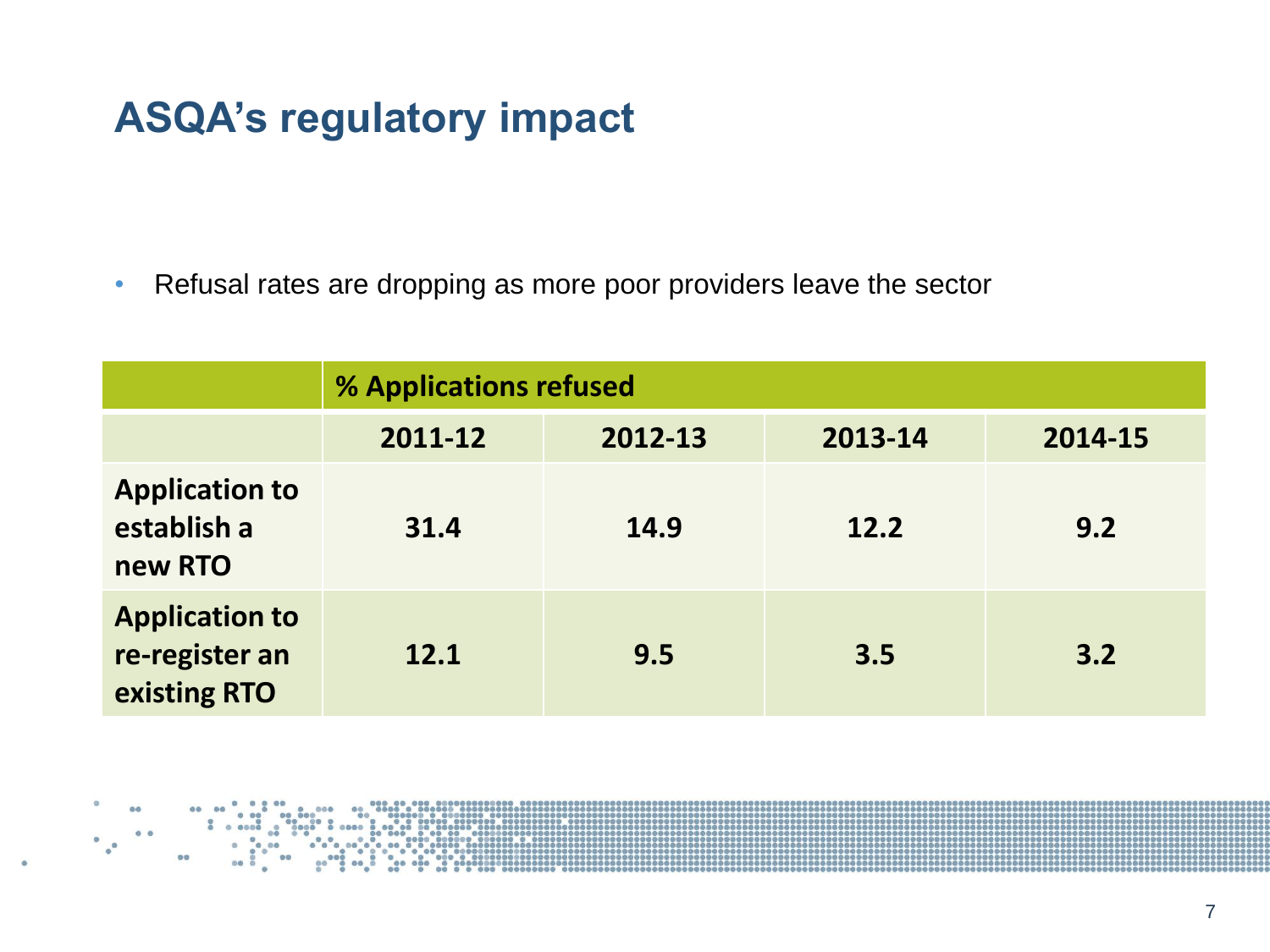• Decisions to cancel/suspend RTO registrations are now levelling off

|                                                            | <b>Proportion of RTOs (%)</b> |         |         |         |  |  |
|------------------------------------------------------------|-------------------------------|---------|---------|---------|--|--|
|                                                            | 2011-12                       | 2012-13 | 2013-14 | 2014-15 |  |  |
| <b>Notices issued to</b><br>cancel/suspend<br>registration | 0.3                           | 3.4     | 4.8     | 4.0     |  |  |
| <b>Decisions to</b><br>cancel/suspend<br>registration      | 0.3                           | 1.6     | 1.9     | 2.0     |  |  |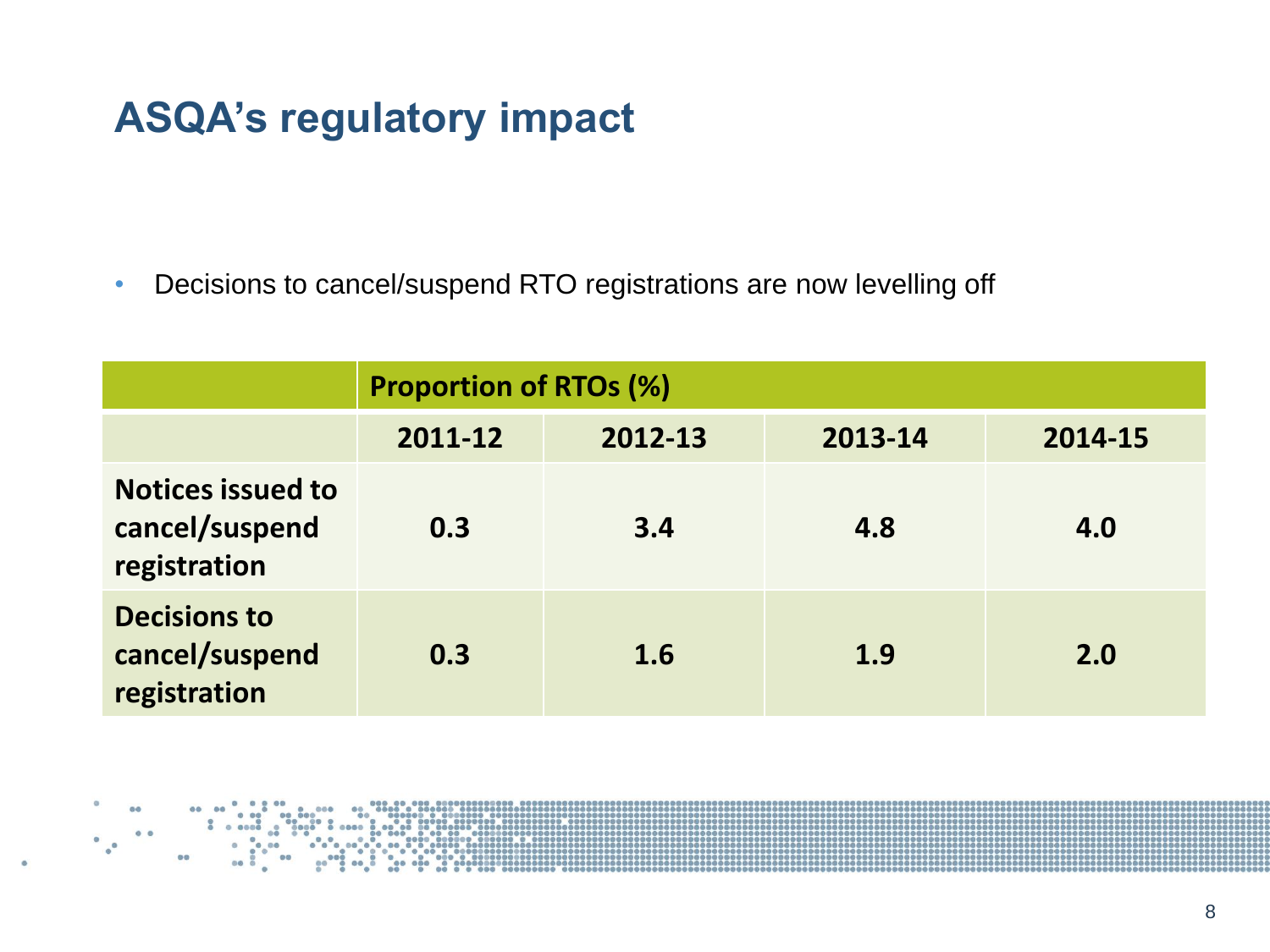#### Compliance with the national Standards

- Rates of compliance are improving, especially since the new Standards were implemented in 2015
- Most RTOs become fully-compliant after a rectification period and that proportion has also risen strongly

|                                                   | 2012-13 | 2013-14 | 2014-15 | 2014-15<br>with new<br><b>Standards</b> |
|---------------------------------------------------|---------|---------|---------|-----------------------------------------|
| <b>Fully compliant</b><br>when audited (%)        | 19.6    | 23.9    | 26.4    | 33.1                                    |
| <b>Fully compliant after</b><br>rectification (%) | 72.9    | 77.8    | 83.4    | 87.0                                    |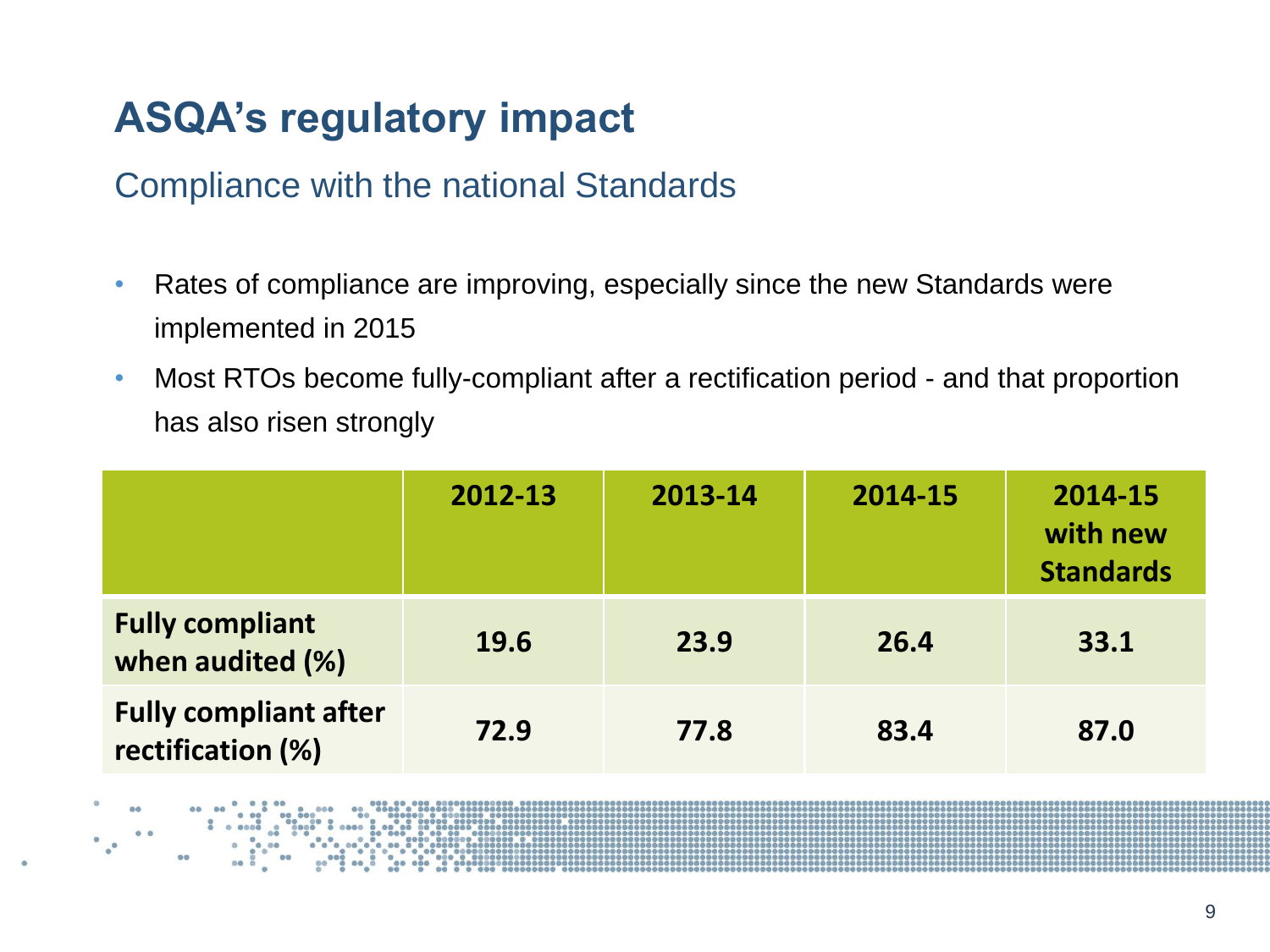#### Assessment – the most common non-compliance

- When non-compliances are identified, assessment is always an issue
- There are more non-compliances with the assessment standards than other standards, most commonly evident as
	- poor assessment strategies and tools
	- poor assessment practices
	- unqualified trainers/assessors
- These findings are consistent with VET research into assessment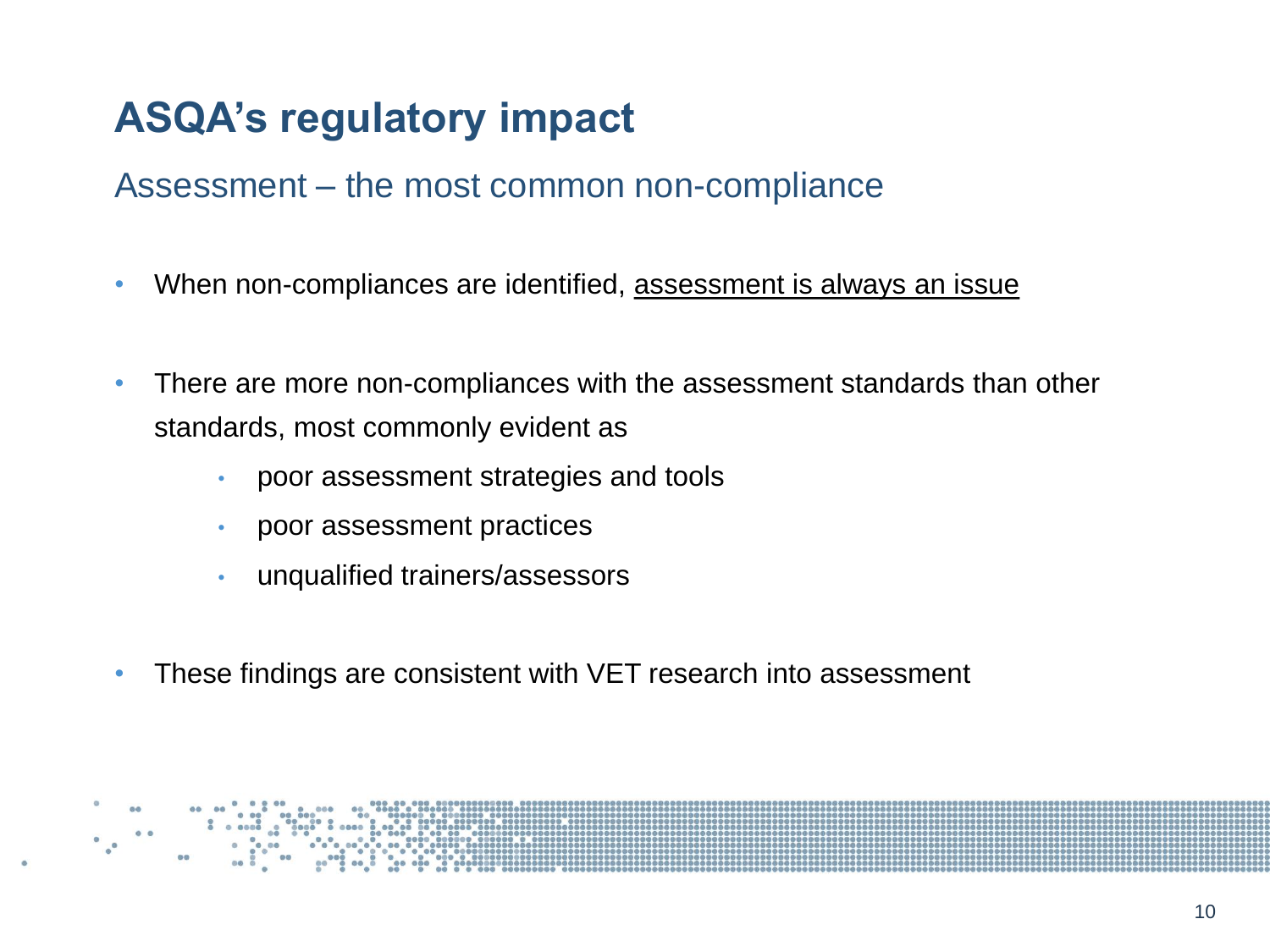#### National strategic reviews

- ASQA has undertaken national strategic reviews in:
	- o White card for building and construction
	- $\circ$  Aged and community care training
	- o Marketing practices of RTOs
	- o Early childhood care and education
	- o Security industry training
	- o Equine training

11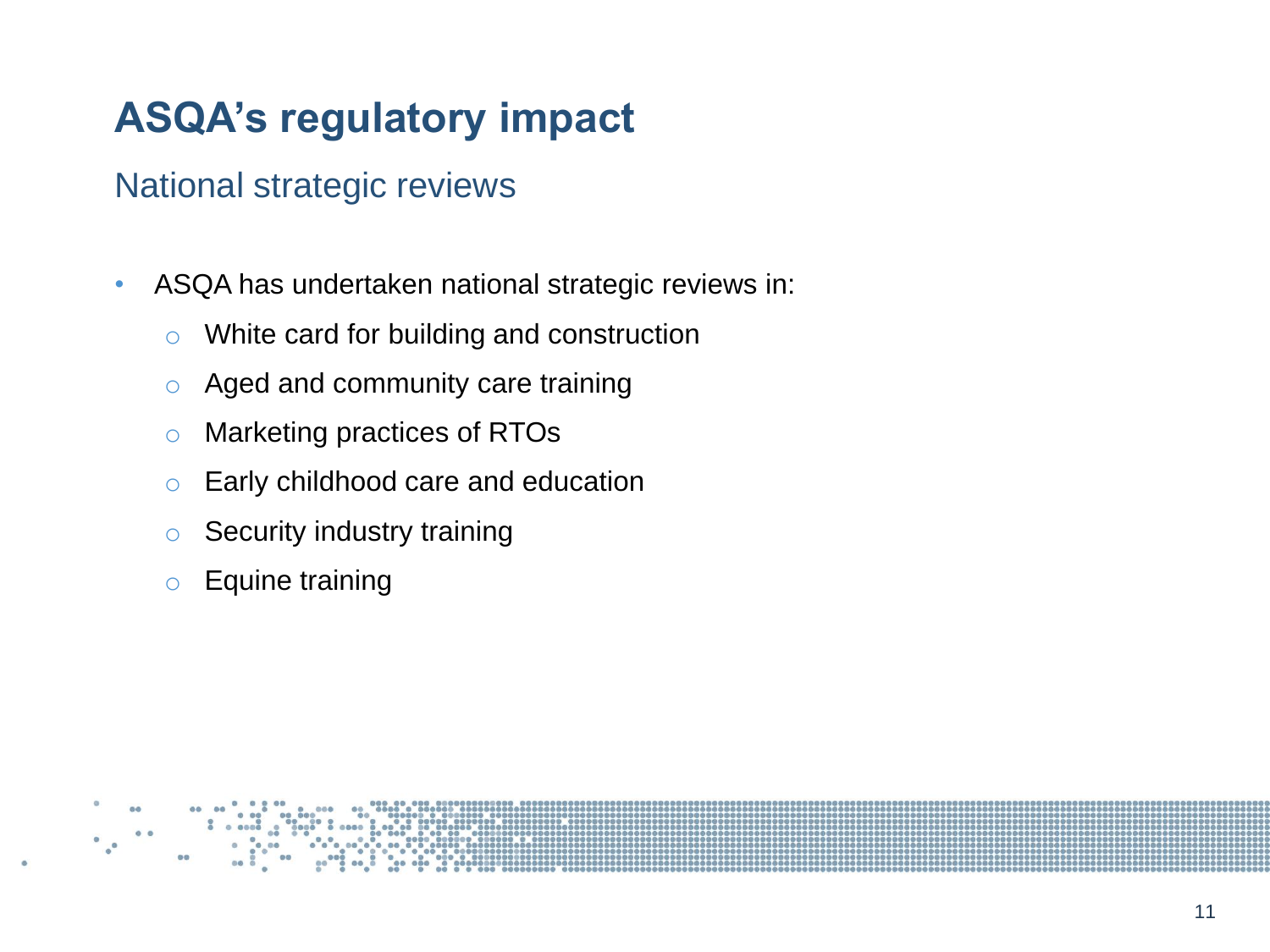#### Conclusions from national strategic reviews

- Many RTOs still struggle with assessment and most have some issues with assessment
- Significant sections of the VET workforce are not adequately trained with respect to conducting assessment
- Some training programs are being conducted in timeframes that are simply too short to ensure the learner is getting the skills
- Some RTOs engage in poor marketing practices (eg VET FEE-HELP)

12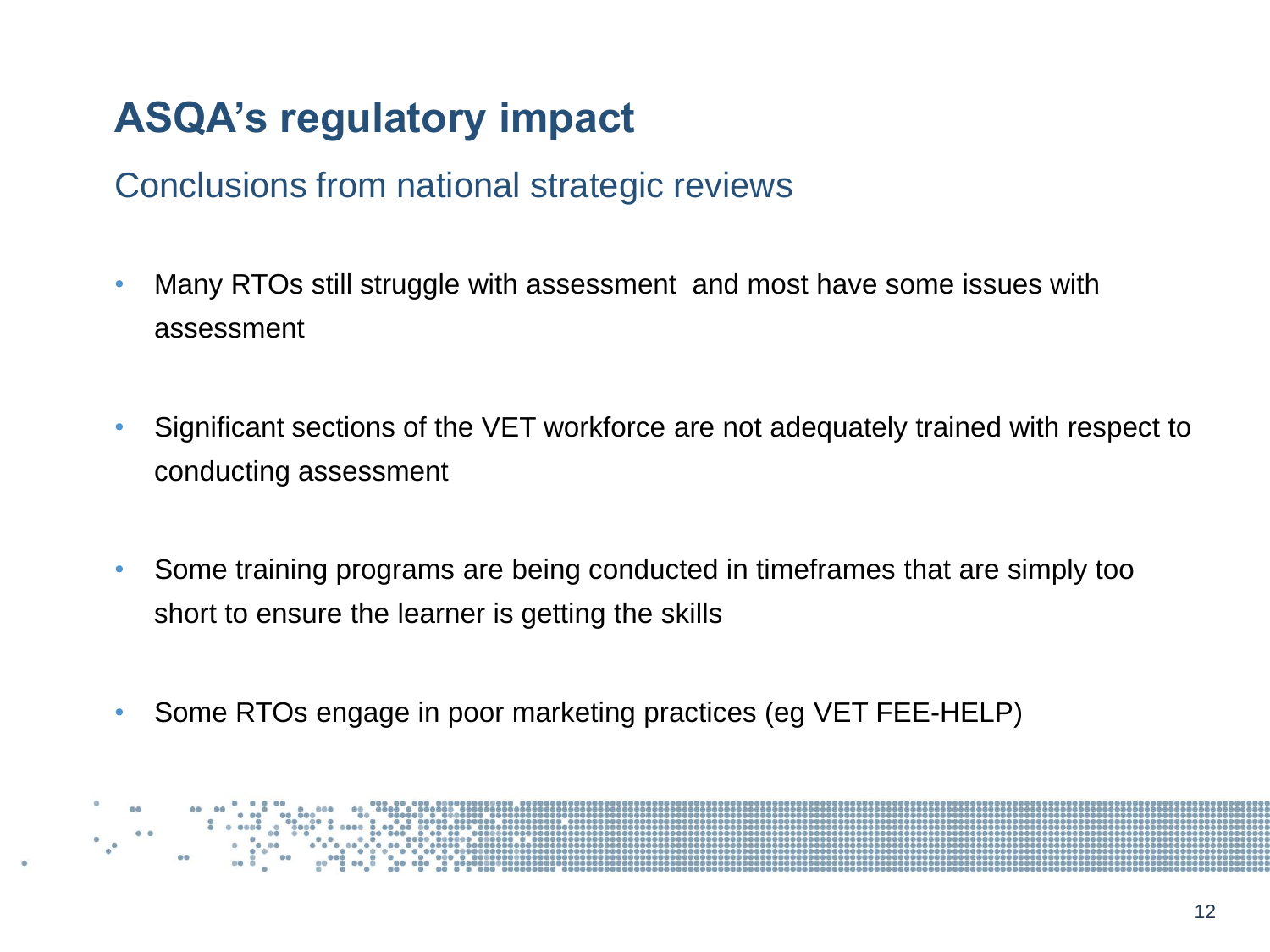Conclusions from national strategic reviews (cont.)

- Short course durations identified as the key issue contributing to poor quality VET/assessment
- Too many RTOs are offering courses that are too short
- Some 70% of aged care and early childhood education and care courses did not accord with Australian Qualification Framework (AQF) benchmarks for the directive of learning
- 80% of Certificate II's and 70% of Certificate III's in the security industry were less than two weeks in length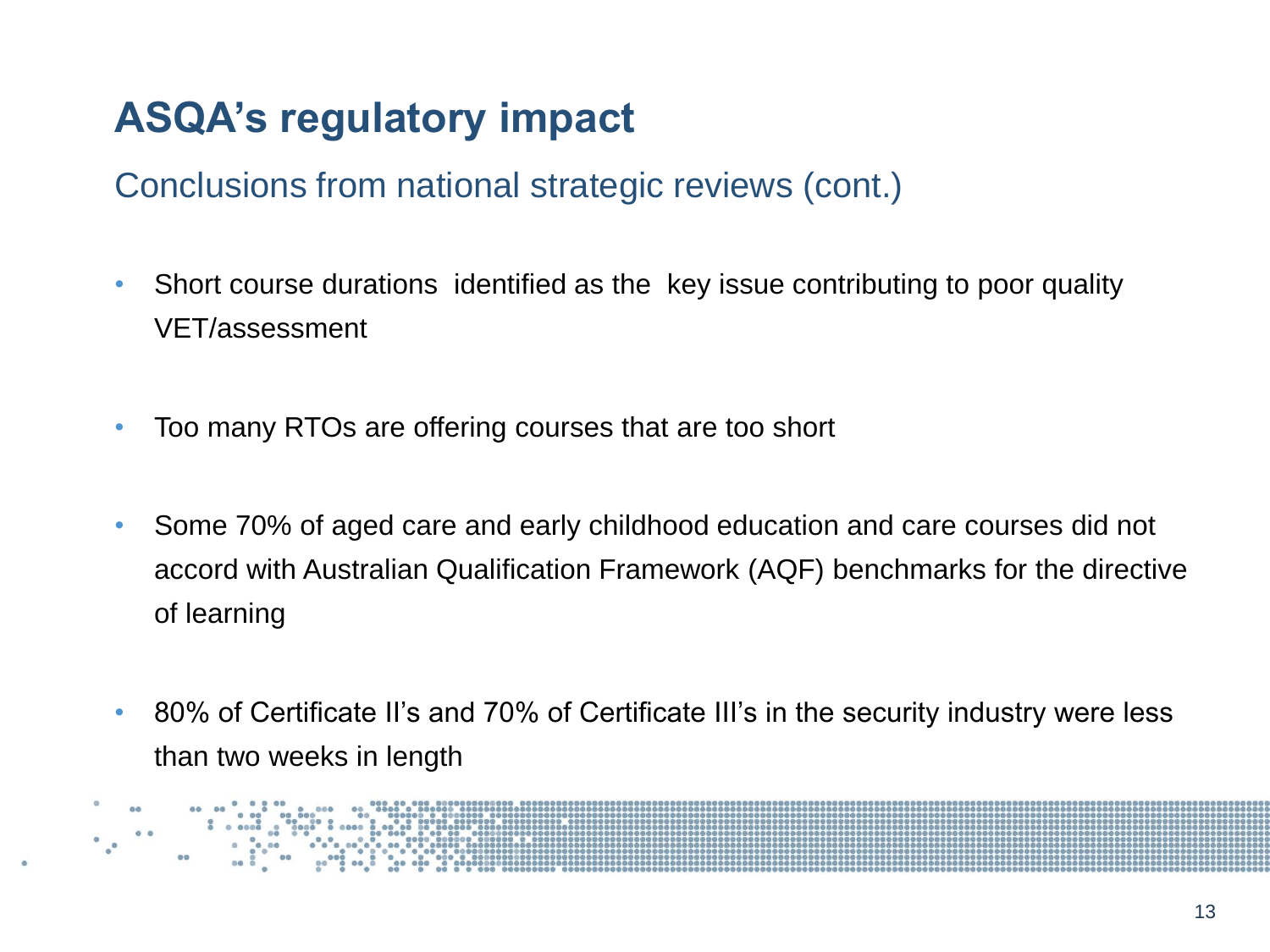#### ASQA scrutiny of VET FEE-HELP (VFH) Providers

- Targeted VFH providers with multiple complaints by end 2014
- Conducted audits of 21 providers in the first half of 2015
- Cancelled the registration of 4 RTOs
- Put reporting conditions on 10 RTOs
- Sought involvement of the ACCC and other consumer regulators

14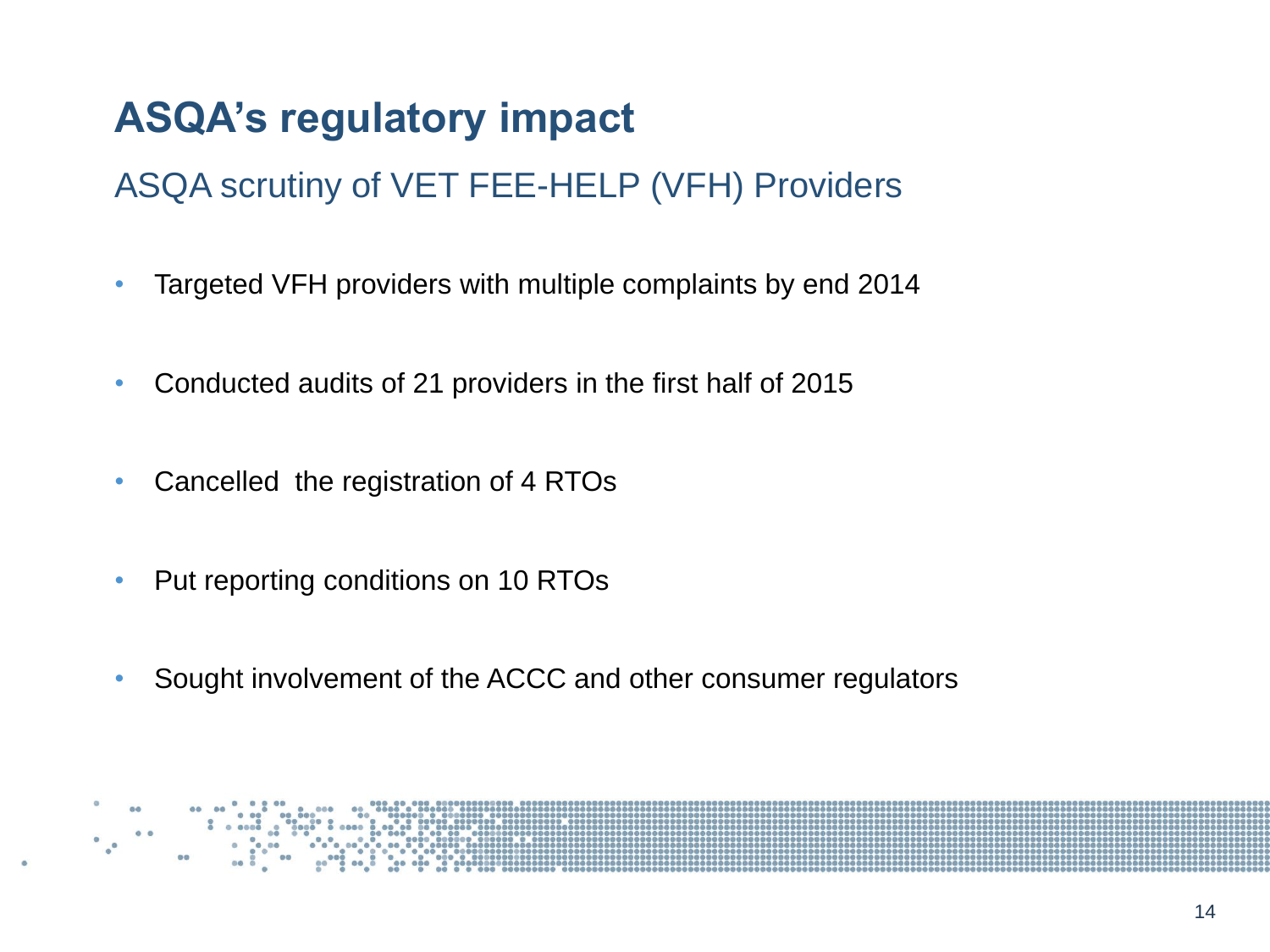### **National VET regulatory reform strategy**

- Applying even more regulatory scrutiny on providers who do not provide quality training
- Implementing an earned autonomy strategy
- Lowering the regulatory burden and cost on providers who demonstrate high quality training and assessment
- Providing improved support and information to RTOs who are trying to comply but struggle to reach full compliance
- Moving towards more risk-based regulation where broader threats to quality are identified and solutions found
- Further refining our risk based approach to regulation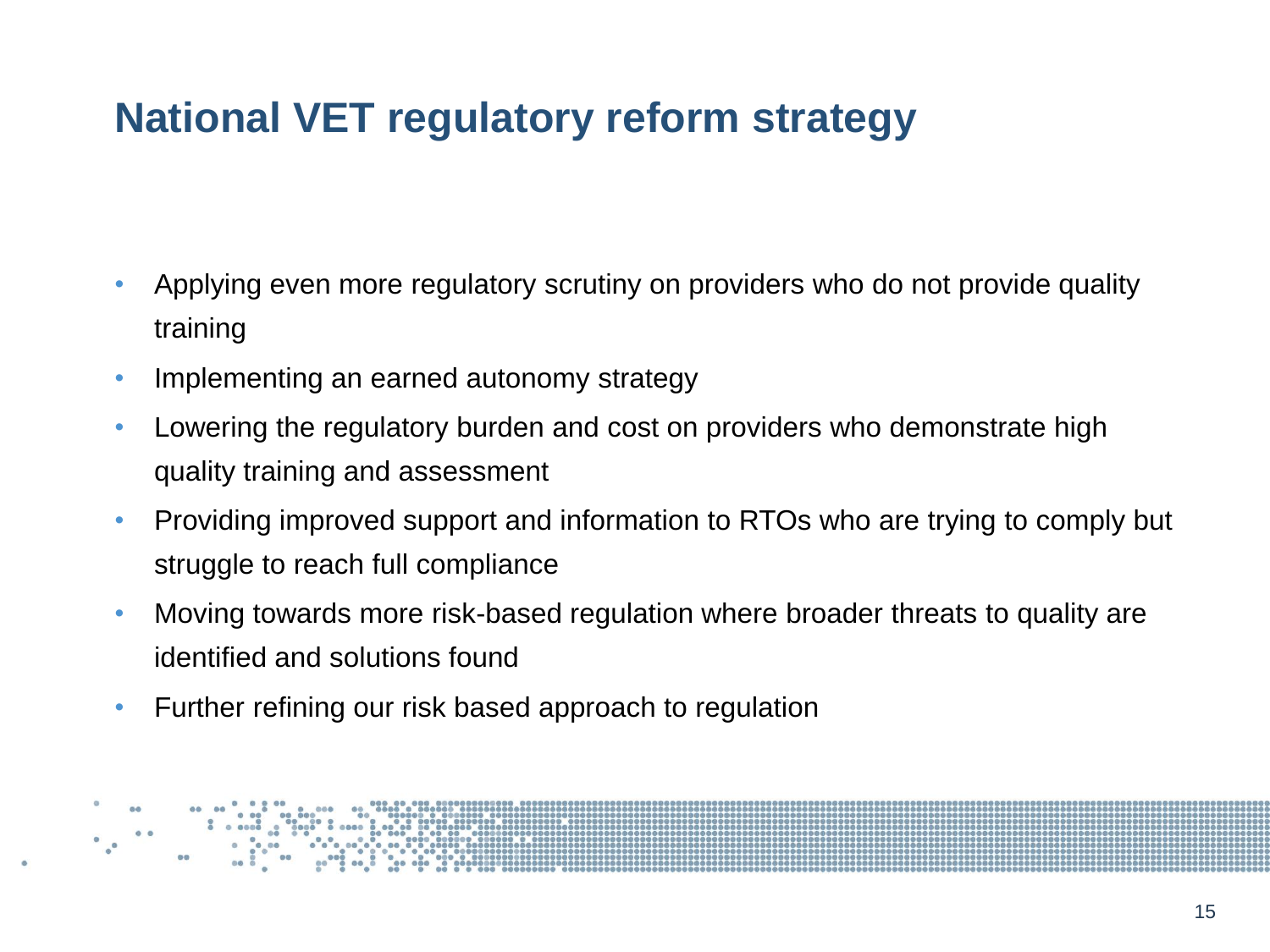How does our enhanced risk based regulatory approach work?

ASQA manage risks on two levels: strategic (systemic risk) and operational (provider risk).

- **Systemic risk** is a risk likely to exist across the sector or in a proportion of providers. If left untreated, significant risks of this type can have a detrimental impact on the quality of training and assessment for individuals, industry and the wider community and may lead to loss of confidence in the sector.
- **Provider risk** is the risk an individual provider presents through their choices and actions, which, if left untreated, could have a significant detrimental impact on training and assessment outcomes for students, industry and the community.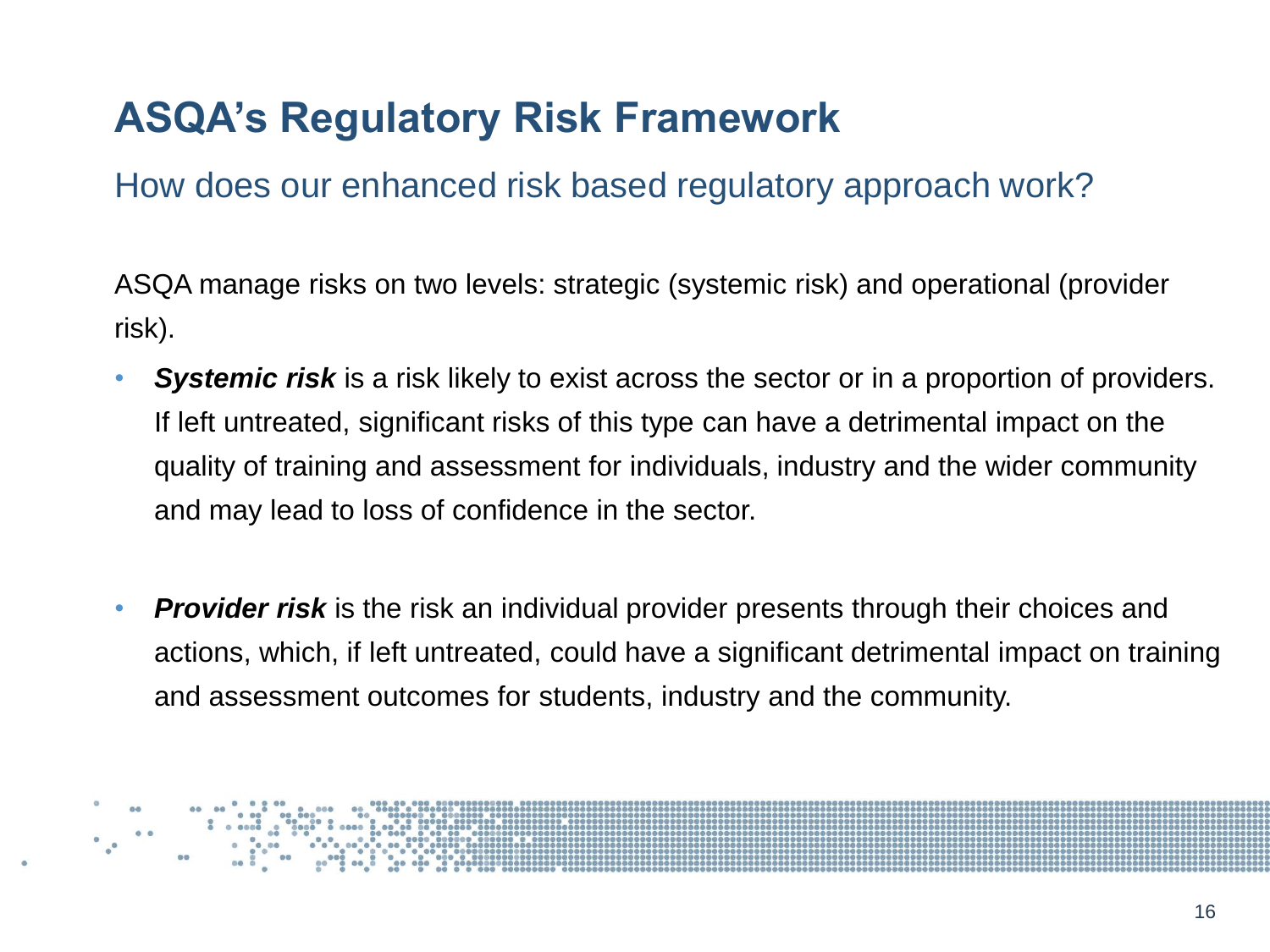#### Managing Provider Risk - provider risk identification

ASQA is making a significant shift in how it manages provider risk—moving from a provider risk 'rating' to provider 'profiling'.

'Provider profiling' enables ASQA to continuously review provider performance through a centralised report. The provider profile contains:

- information about a provider's historical performance in complying with its regulatory obligations (including obligations related to timely and accurate data provision and fee payment);
- other measures of performance against established predictive risk indicators; and
- information reported by internal or external stakeholders.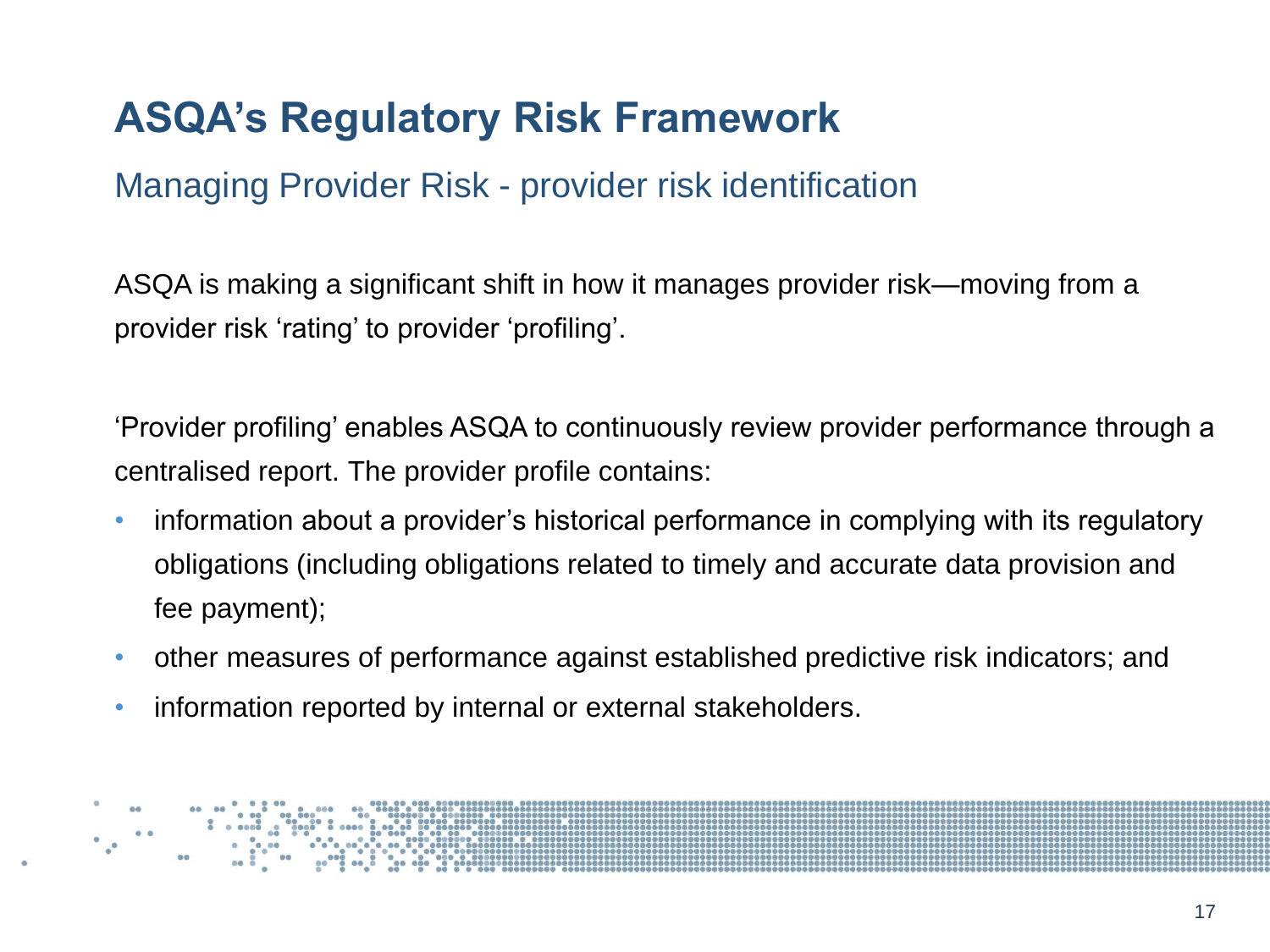Identification of areas of risk

- Annual environmental scan
- Stakeholder engagement
- Complaints and other intelligence
- Audit and investigation outcomes

These sources lead to the identification of both systemic and provider risks.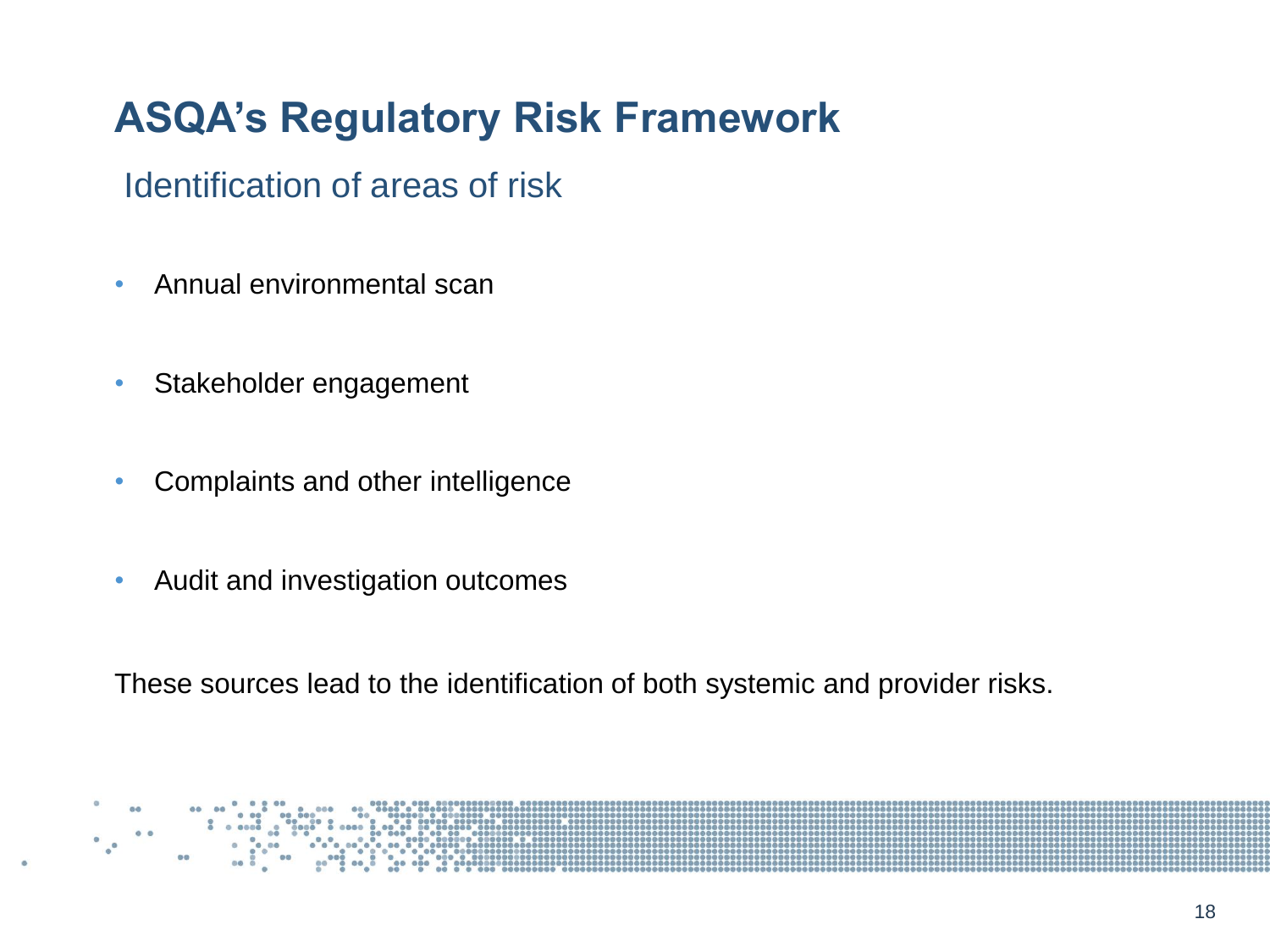#### Current risk areas

- Informing and protecting learners
- Amount of training
- Capability of trainers and assessors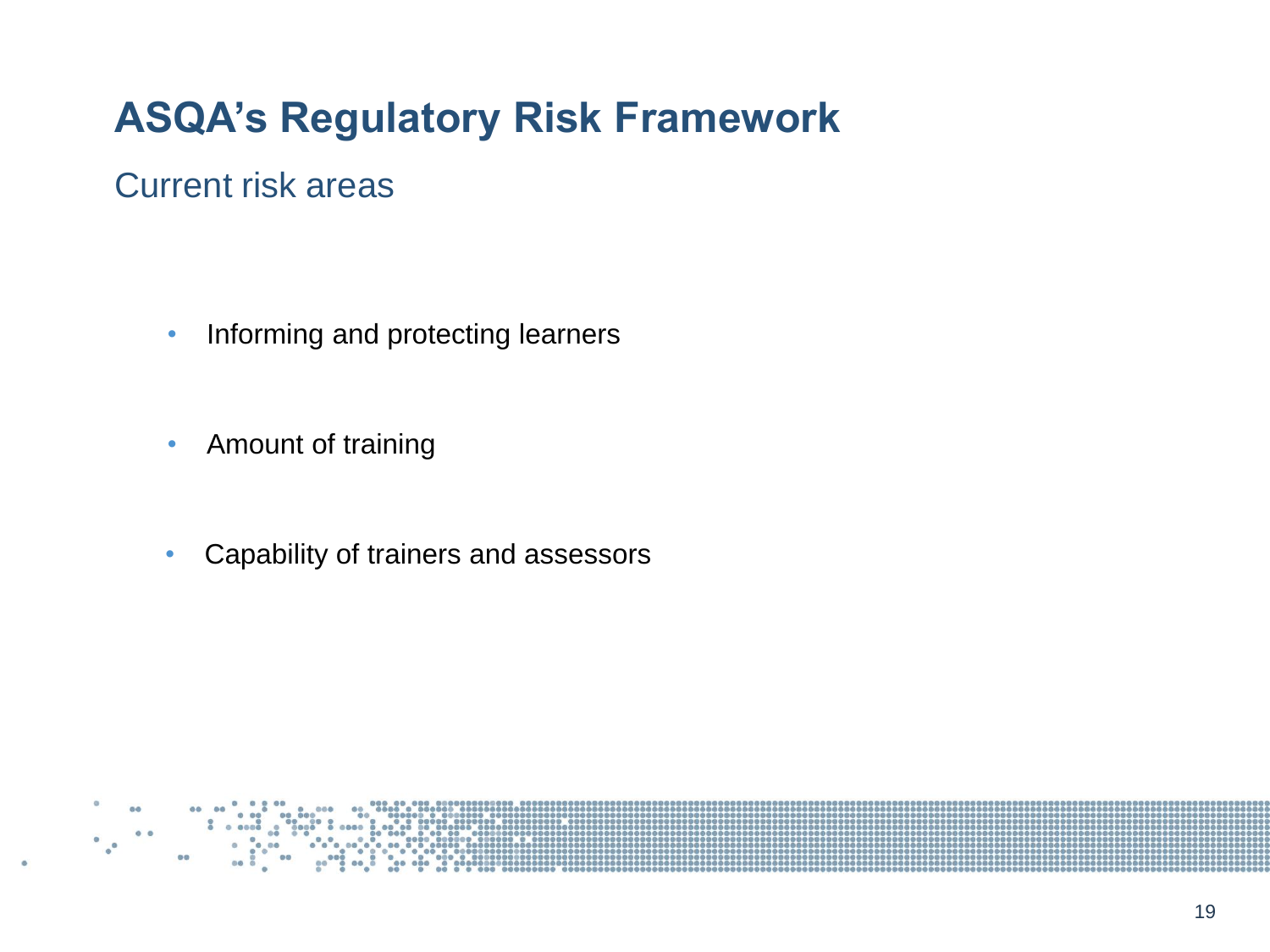### **Further measures to improve quality**

- Introduce training and assessment quality parameters to training packages
- Ensure VET market consumers are sufficiently informed to drive quality up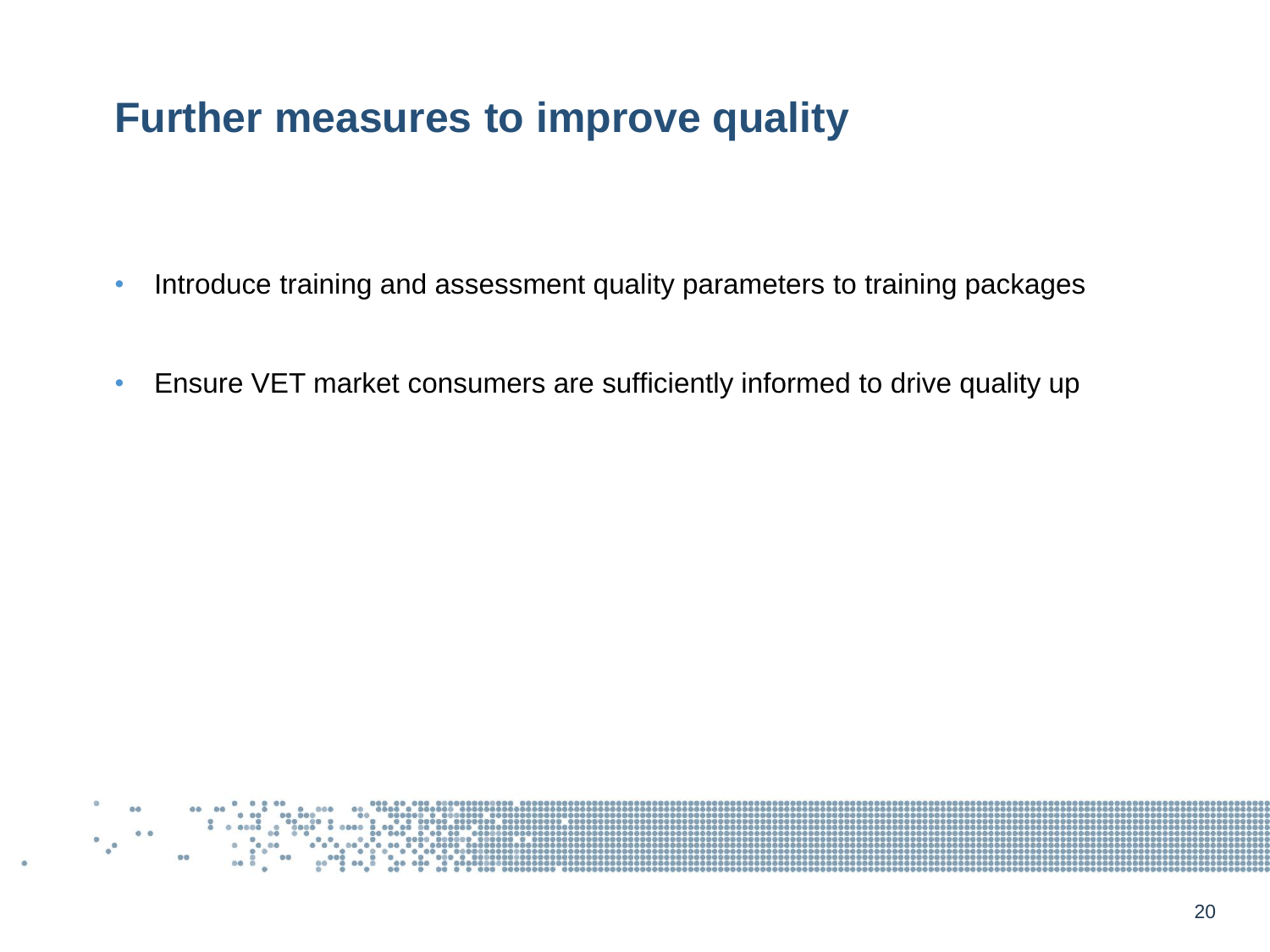# **Quality parameters in training packages**

#### Training packages should:

- Mandate the minimum training hours in each training package qualification/unit that are needed to ensure that new learners will gain all required skills;
- state whether training and assessment must occur in through an apprenticeship/traineeship;
- identify where on-line learning/assessment is not appropriate;
- specify any workplace requirements for training assessment (eg practitioners);
- specify any required equipment /assessment tools; and
- line up with licensing requirements.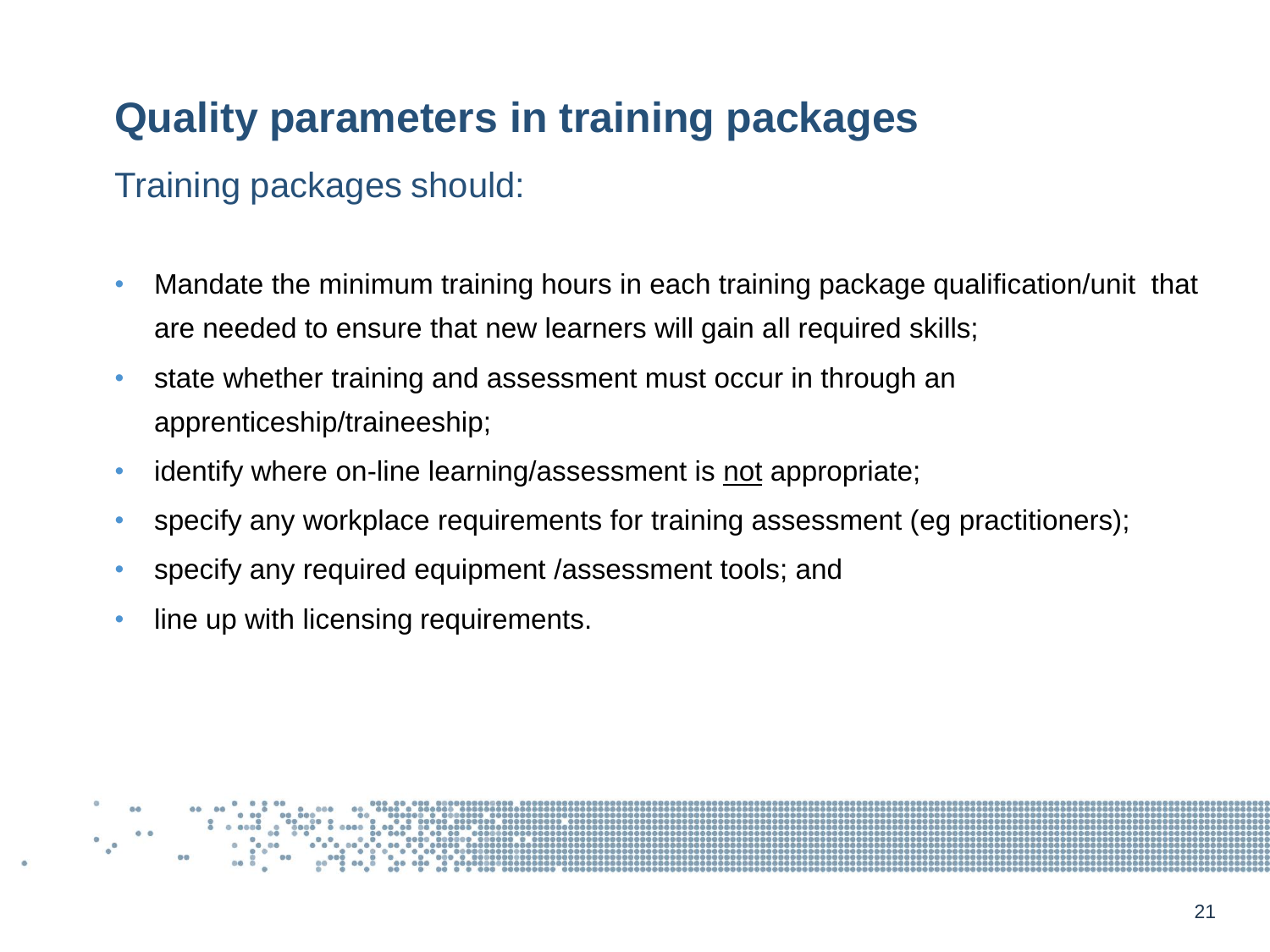### **Informed consumers in the VET market**

• Consumers need information about the job outcomes and completion rates of each Training Package product delivered by each RTO – independently validated.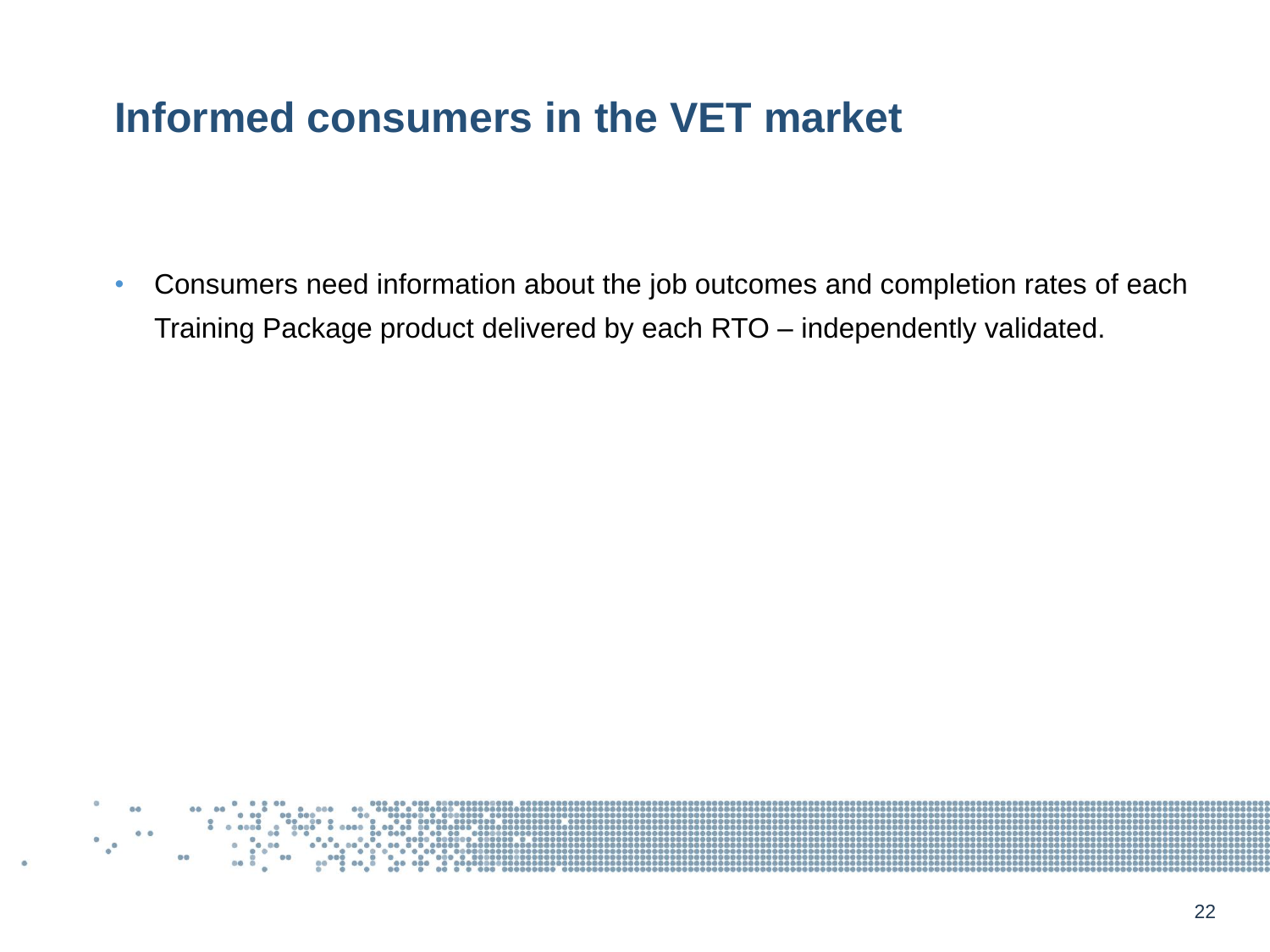# **Informed consumers in the VET market**

Training packages should specify:

- which occupation(s) the training product is for
- labour market information about whether occupation(s) are growing or declining
- the skills each learner should expect to gain from each training package product
- the length of time a new learner should expect each program to take
- any other quality features/parameters that you should expect to see in a training package product